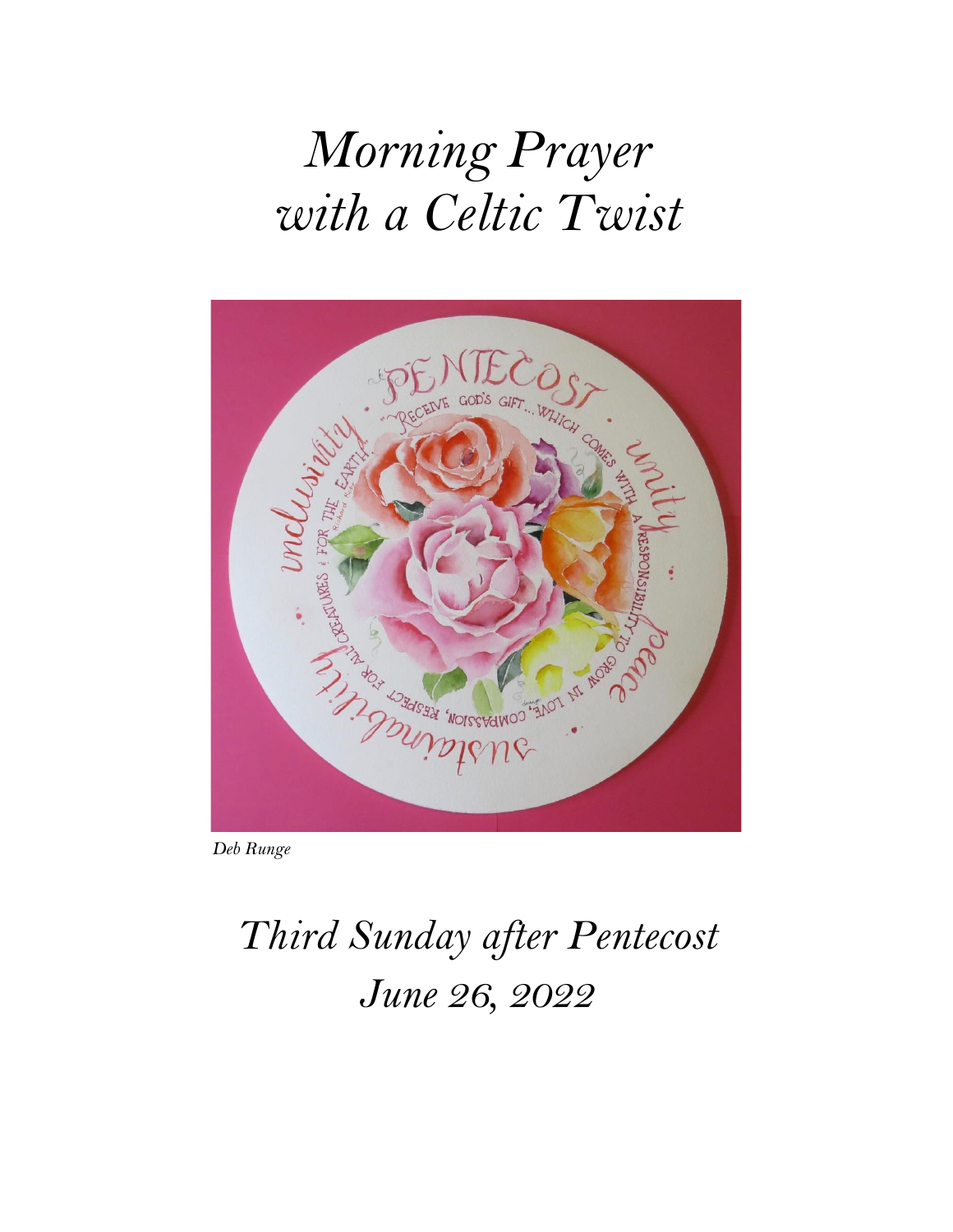*Welcome! If you are visiting, either in person or on Zoom, we offer you a special welcome and would like to get acquainted. If you are with us on Zoom and would like more information about our parish, please send the Zoom Usher a chat message, or for anyone in person or on Zoom, email [office@stjamesvt.org](mailto:office@stjamesvt.org) with your name, where you're from, and your email address. On Zoom, please keep your microphone muted for most of the service. If you are reading a lesson or adding a thanksgiving or prayer request aloud during the time of prayers, please unmute yourself. Then please mute yourself again.*

#### **Prelude:** He Loved Me with a Cross Joel Lindsey

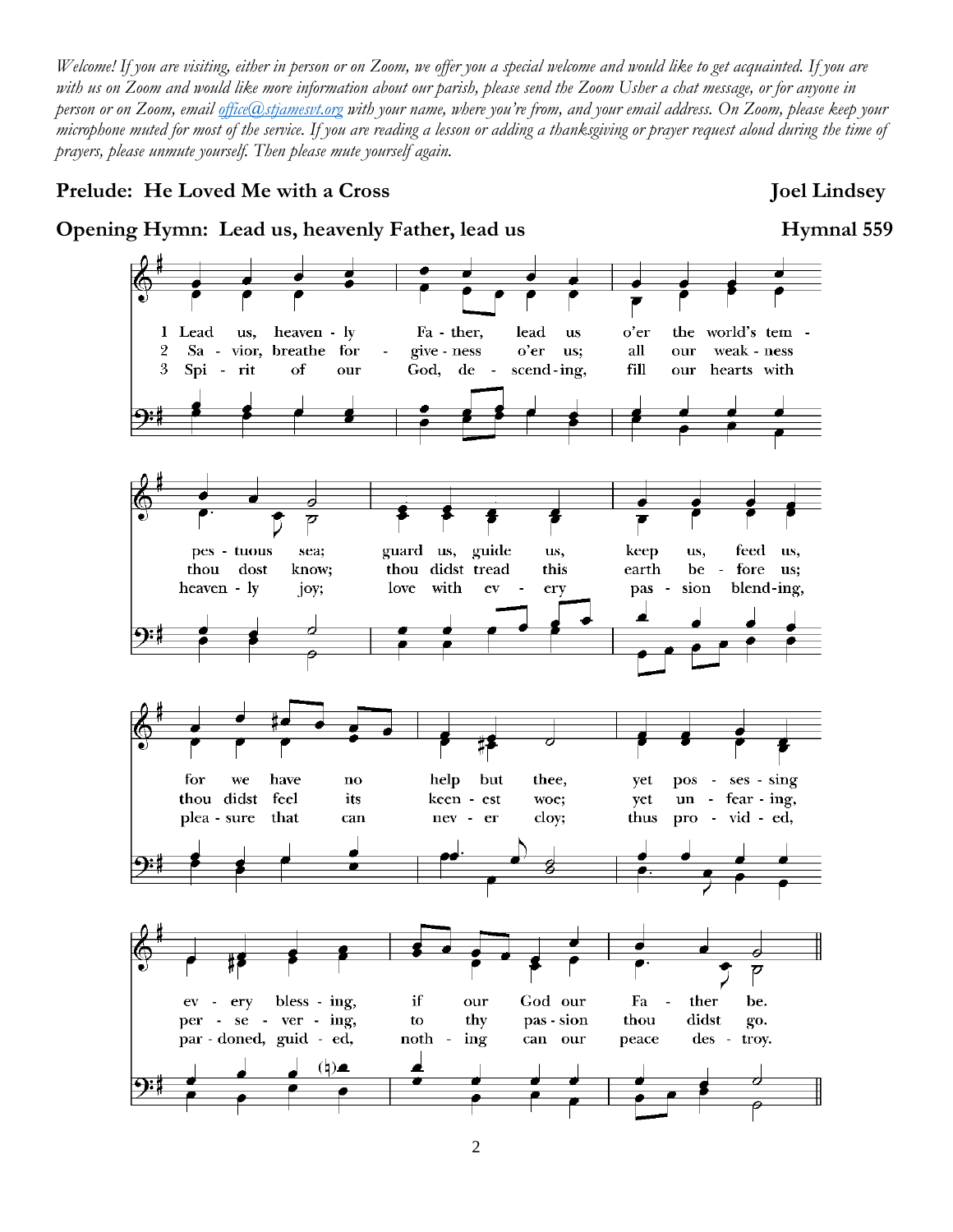# **Opening Sentences**

| <i>Officiant</i> | The world belongs to God,                  |
|------------------|--------------------------------------------|
| People           | The earth and all its people.              |
| <i>Officiant</i> | How good it is, how wonderful,             |
| People           | To live together in unity.                 |
| <i>Officiant</i> | Love and faith come together,              |
| People           | Justice and peace join hands.              |
| <i>Officiant</i> | If Christ's disciples keep silent          |
| People           | These stones would shout aloud.            |
| <i>Officiant</i> | Open our lips, O God,                      |
| People           | And our mouths shall proclaim your praise. |

#### **Confession**

*The Deacon says*

Let us confess our sins to God.

*Silence is observed*

*Presider and People*

Before God, with the people of God, we confess to turning away from God: in the ways we wound our lives, the lives of others, and the life of the world.

*The Priest alone says the following. If no Priest is present the Officiant says the following with words in brackets.*

May God forgive you [us], Christ renew you [us], and the Spirit enable you [us] to grow in love. *Amen*.

# **The Invitatory and Psalter**

*Said responsively with the designated responder leading the people's responses*

| Officiant | O God, come to our assistance.                             |
|-----------|------------------------------------------------------------|
| People    | O God, make haste to help us.                              |
| All       | Glory to the One in Three                                  |
|           | as it was in the beginning, is now, and evermore shall be. |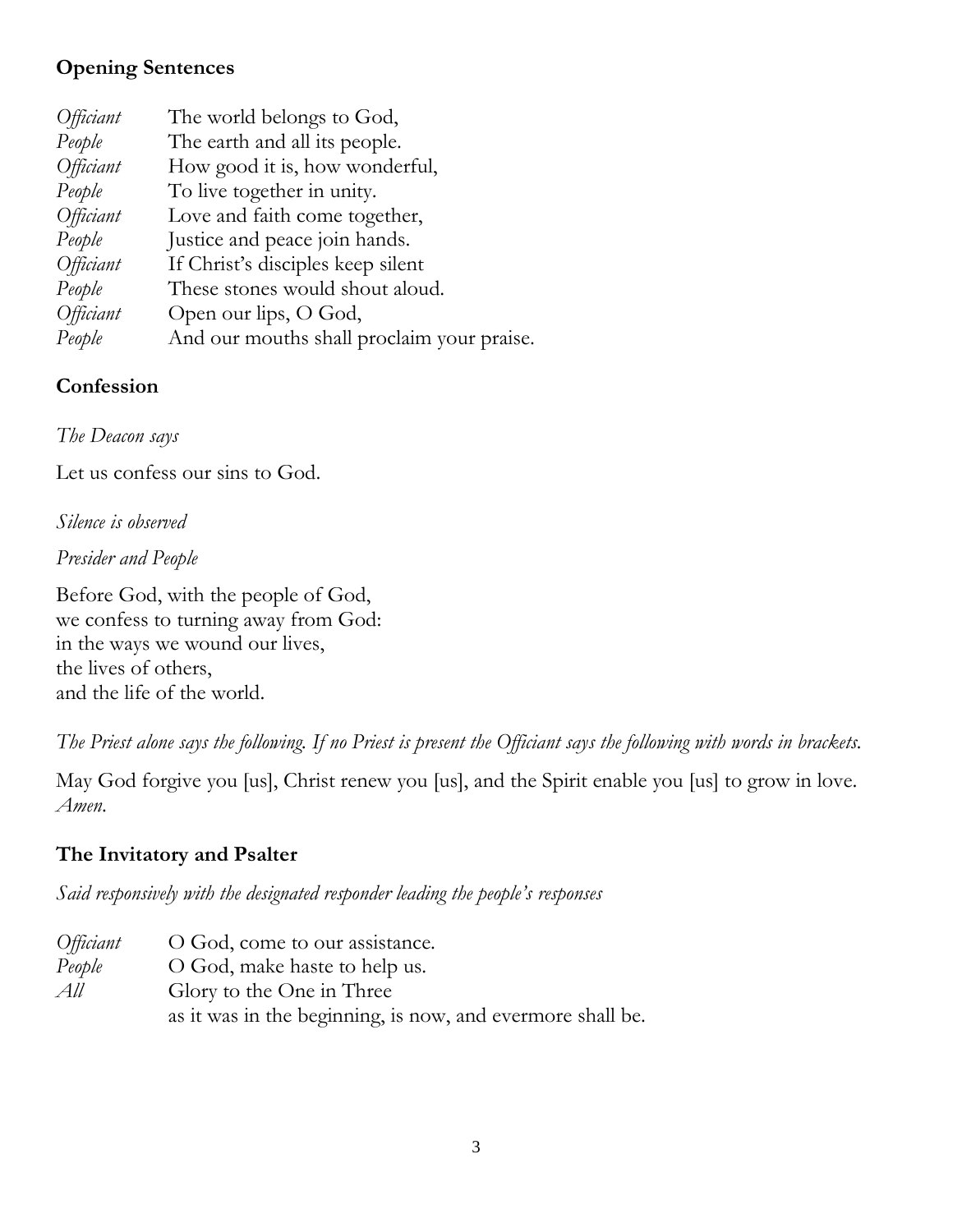*Judith 16:13-16* 

## *Said in unison with the Officiant leading*

I will sing a new song to my God, \* for you are great and glorious, wonderful in strength, invincible. Let the whole creation serve you,  $*$ for you spoke and all things came into being. You sent your breath and it formed them,  $*$ no one is able to resist your voice. Mountains and seas are stirred to their depths, \* rocks melt like wax at your presence. But to those who fear you, \* you continue to show mercy. No sacrifice, however fragrant, can please you, \* but whoever fears the Lord shall stand in your sight for ever.

# **The Appointed Psalm**

## **Psalm 16**

*Read in a manner chosen by the Officiant: direct recitation (unison) or responsive recitation (leader and people) alternating either by verse of at the asterisk.*

- 1 Protect me, O God, for I take refuge in you; \* I have said to the Holy One, "You are my God, my good above all other."
- 2 All my delight is upon the godly that are in the land,  $*$ upon those who are noble among the people.
- 3 But those who run after other gods \* shall have their troubles multiplied.
- 4 Their libations of blood I will not offer, \* nor take the names of their gods upon my lips.
- 5 O God, you are my portion and my cup;  $*$ it is you who uphold my lot.
- 6 My boundaries enclose a pleasant land; \* indeed, I have a goodly heritage.
- 7 I will bless you, O God, who gives me counsel; \* my heart teaches me, night after night.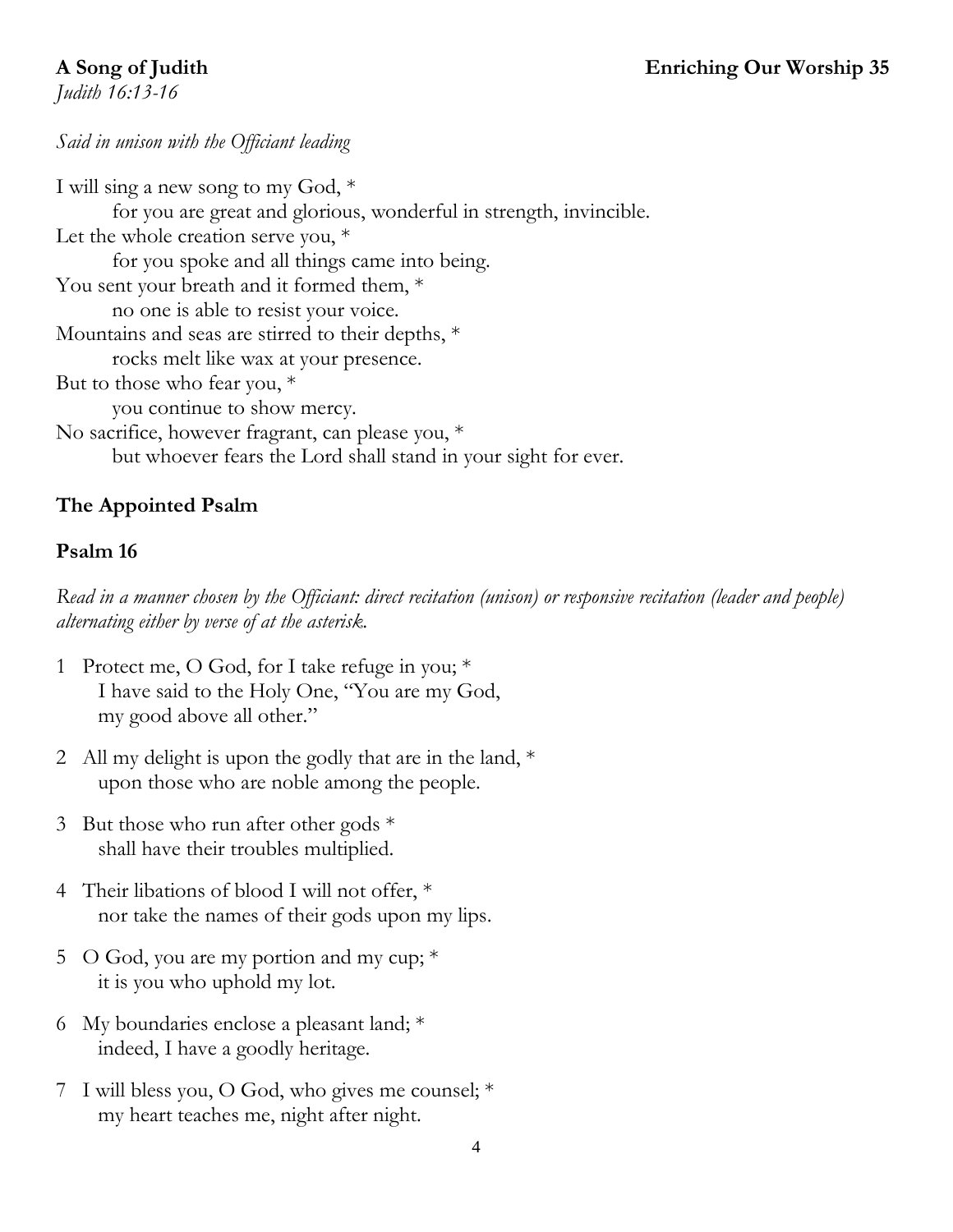- 8 I have set you always before me; \* because you are at my right hand I shall not fall.
- 9 My heart, therefore, is glad and my spirit rejoices; \* my body also shall rest in hope.
- 10 For you will not abandon me to the grave, \* nor let your holy one see the Pit.
- 11 You will show me the path of life; \* in your presence there is fullness of joy, and in your right hand are pleasures for evermore.
- Glory to the holy and undivided Trinity, one God, \* as it was in the beginning, is now and will be forever *St. Helena Breviary*

#### **The Lessons**

#### **First Reading: 1 Kings 19:15-16,19-21**

**Reader:** A reading from the First Book of Kings.

The Lord said to Elijah, "Go, return on your way to the wilderness of Damascus; when you arrive, you shall anoint Hazael as king over Aram. Also you shall anoint Jehu son of Nimshi as king over Israel; and you shall anoint Elisha son of Shaphat of Abel-meholah as prophet in your place." So he set out from there, and found Elisha son of Shaphat, who was plowing. There were twelve yoke of oxen ahead of him, and he was with the twelfth. Elijah passed by him and threw his mantle over him. He left the oxen, ran after Elijah, and said, "Let me kiss my father and my mother, and then I will follow you." Then Elijah said to him, "Go back again; for what have I done to you?" He returned from following him, took the yoke of oxen, and slaughtered them; using the equipment from the oxen, he boiled their flesh, and gave it to the people, and they ate. Then he set out and followed Elijah, and became his servant.

**Reader** Hear what the Spirit is saying to God's people. **People** *Thanks be to God.*

*A period of silence is kept.*

**A Song of Creation** *Benedicite, omnia opera Domini* **Enriching Our Worship 25** *Song of the Three, (part)*

*Read in a manner chosen by the Officiant: direct recitation (unison) or responsive recitation (leader and people) alternating by half verse at the asterisk.*

Glorify the Lord, all you works of the Lord, \* sing praise and give honor for ever.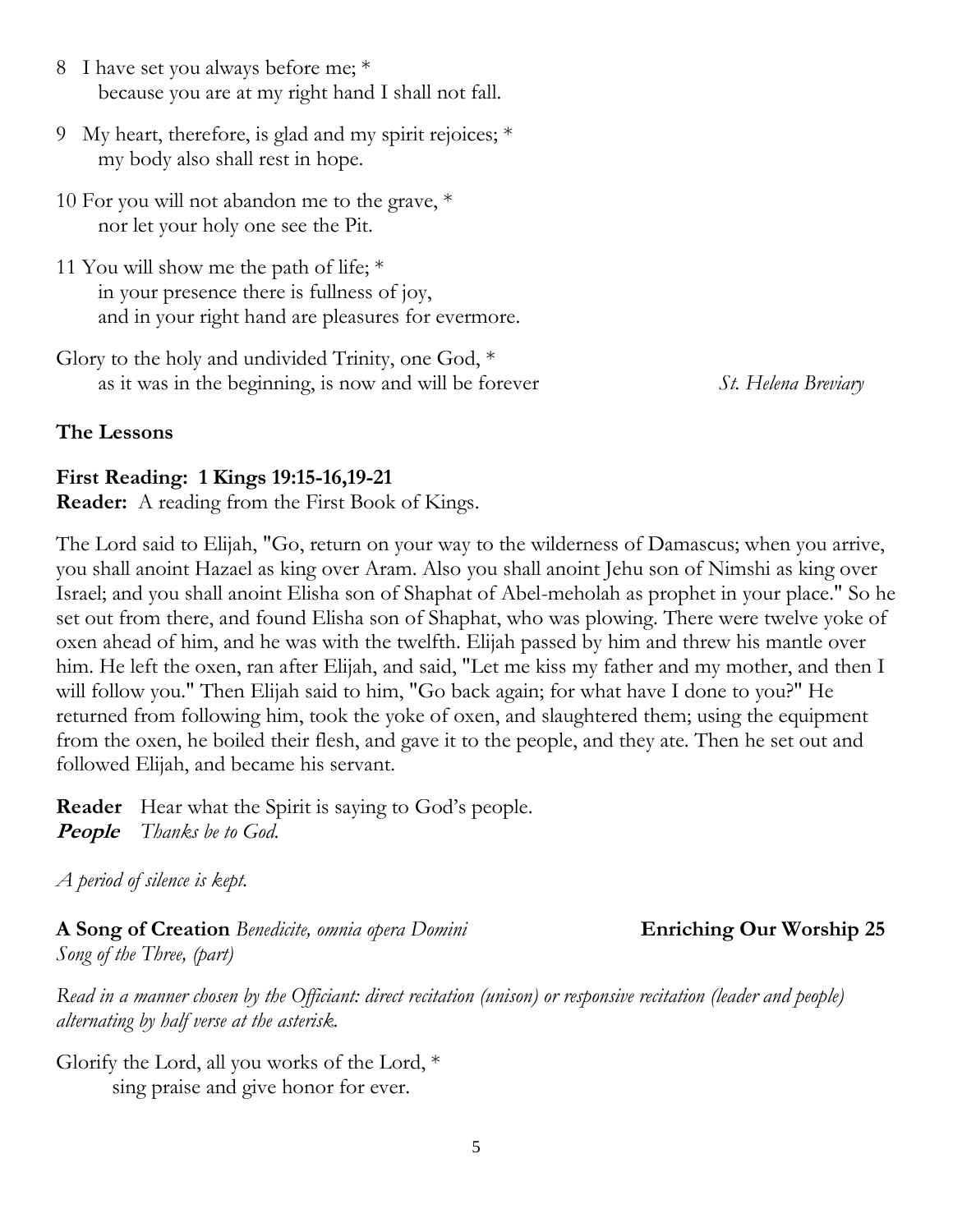In the high vault of heaven, glorify the Lord, \* sing praise and give honor for ever. Glorify the Lord, you angels and all powers of the Lord, \* O heavens and all waters above the heavens. Sun and moon and stars of the sky, glorify the Lord, \* sing praise and give honor for ever. Glorify the Lord, every shower of rain and fall of dew, \* all winds and fire and heat. Winter and summer, glorify the Lord, \* sing praise and give honor for ever. Glorify the Lord, O chill and cold,  $*$ drops of dew and flakes of snow. Frost and cold, ice and sleet, glorify the Lord, \* sing praise and give honor for ever. Glorify the Lord, O nights and days, \* O shining light and enfolding dark. Storm clouds and thunderbolts, glorify the Lord, \* sing praise and give honor for ever. Let us glorify the Lord: Father, Son and Holy Spirit;  $*$ sing praise and give honor for ever. In the high vault of heaven, glorify the Lord, \* sing praise and give honor for ever.

#### **Second Reading: Galatians 5:1,13-25**

**Reader:** A reading from Paul's Letter to the Galatians.

For freedom Christ has set us free. Stand firm, therefore, and do not submit again to a yoke of slavery. For you were called to freedom, brothers and sisters; only do not use your freedom as an opportunity for self-indulgence, but through love become slaves to one another. For the whole law is summed up in a single commandment, "You shall love your neighbor as yourself." If, however, you bite and devour one another, take care that you are not consumed by one another. Live by the Spirit, I say, and do not gratify the desires of the flesh. For what the flesh desires is opposed to the Spirit, and what the Spirit desires is opposed to the flesh; for these are opposed to each other, to prevent you from doing what you want. But if you are led by the Spirit, you are not subject to the law. Now the works of the flesh are obvious: fornication, impurity, licentiousness, idolatry, sorcery, enmities, strife, jealousy, anger, quarrels, dissensions, factions, envy, drunkenness, carousing, and things like these. I am warning you, as I warned you before: those who do such things will not inherit the kingdom of God. By contrast, the fruit of the Spirit is love, joy, peace, patience, kindness, generosity, faithfulness, gentleness, and self-control. There is no law against such things. And those who belong to Christ Jesus have crucified the flesh with its passions and desires. If we live by the Spirit, let us also be guided by the Spirit.

**Reader** Hear what the Spirit is saying to God's people. **People** *Thanks be to God.*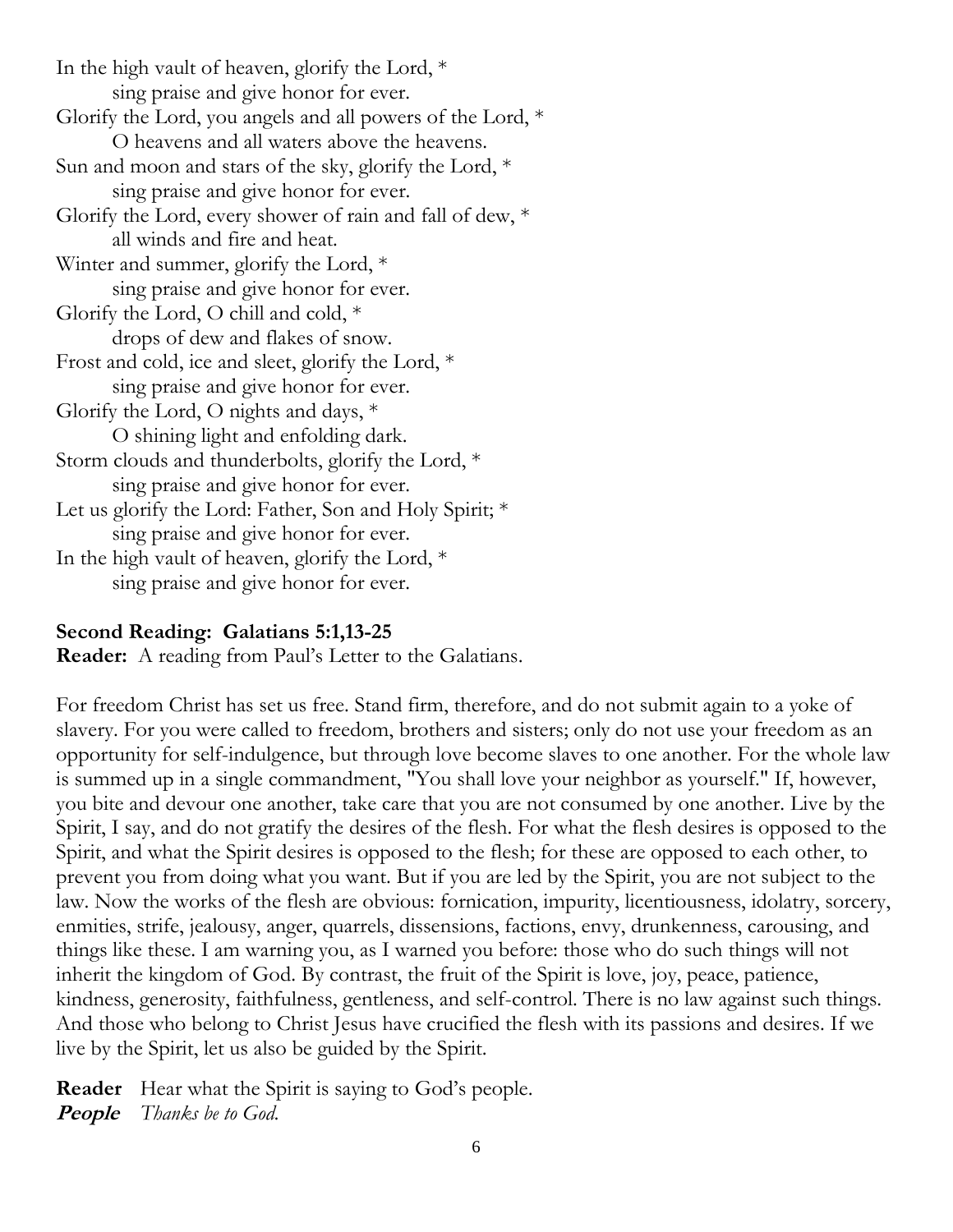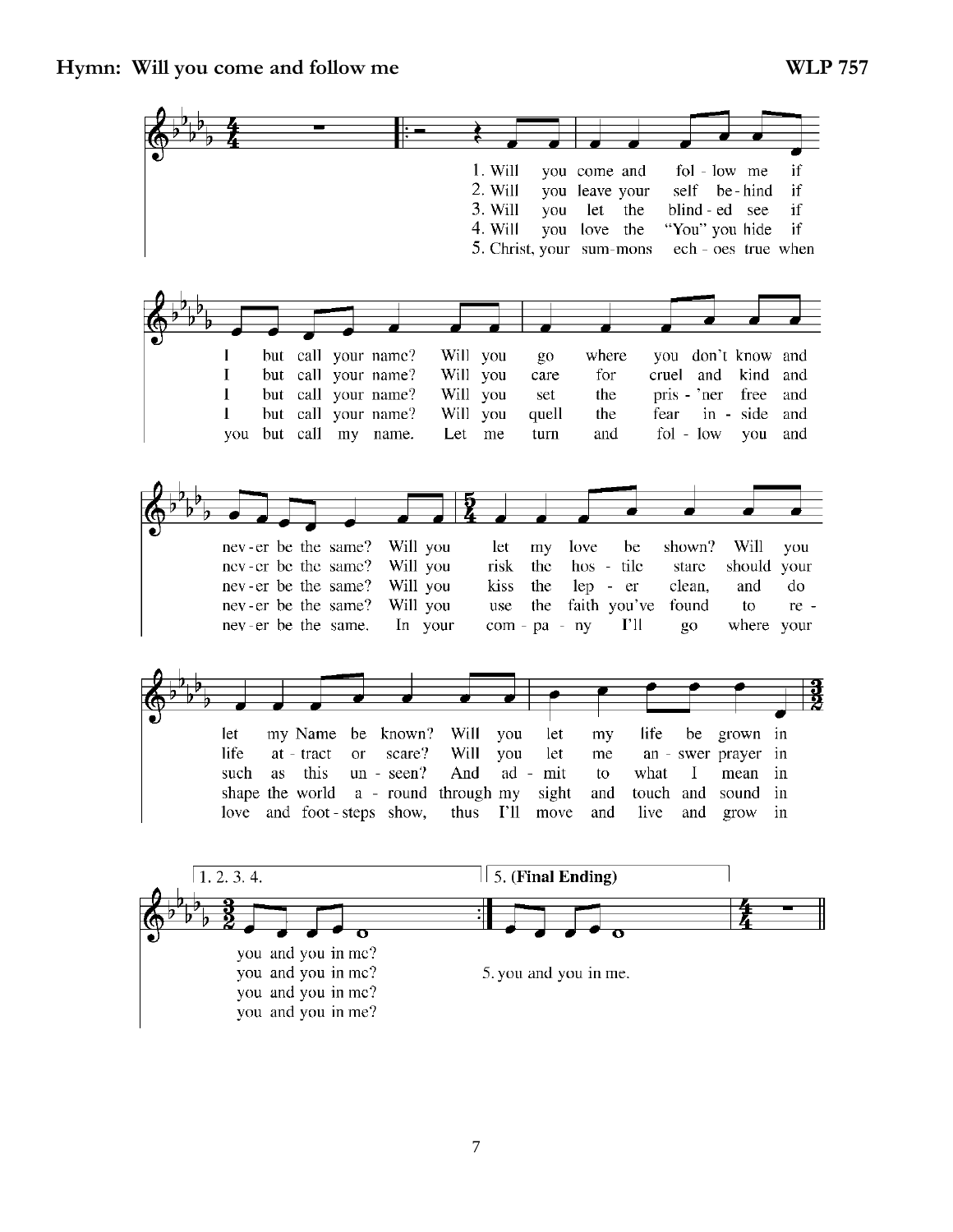#### *In Morning Prayer, all remain seated for the reading of the Gospel*

#### **Gospel: Luke 9:51-62**

**Deacon:** A reading from the Gospel according to Luke.

When the days drew near for Jesus to be taken up, he set his face to go to Jerusalem. And he sent messengers ahead of him. On their way they entered a village of the Samaritans to make ready for him; but they did not receive him, because his face was set toward Jerusalem. When his disciples James and John saw it, they said, "Lord, do you want us to command fire to come down from heaven and consume them?" But he turned and rebuked them. Then they went on to another village. As they were going along the road, someone said to him, "I will follow you wherever you go." And Jesus said to him, "Foxes have holes, and birds of the air have nests; but the Son of Man has nowhere to lay his head." To another he said, "Follow me." But he said, "Lord, first let me go and bury my father." But Jesus said to him, "Let the dead bury their own dead; but as for you, go and proclaim the kingdom of God." Another said, "I will follow you, Lord; but let me first say farewell to those at my home." Jesus said to him, "No one who puts a hand to the plow and looks back is fit for the kingdom of God."

**Deacon** Hear what the Spirit is saying to God's people. **People** *Thanks be to God.*

#### **Sermon** The Rev. Deacon Dave Ganter

#### **Affirmation of Faith**

*Said in unison*

With the whole church we affirm that we are made in God's image, befriended by Christ, empowered by the Spirit. With people everywhere we affirm God's goodness at the heart of humanity, planted more deeply than all that is wrong. With all creation we celebrate the miracle and wonder of life, the unfolding purposes of God forever at work in ourselves and in the world. Amen.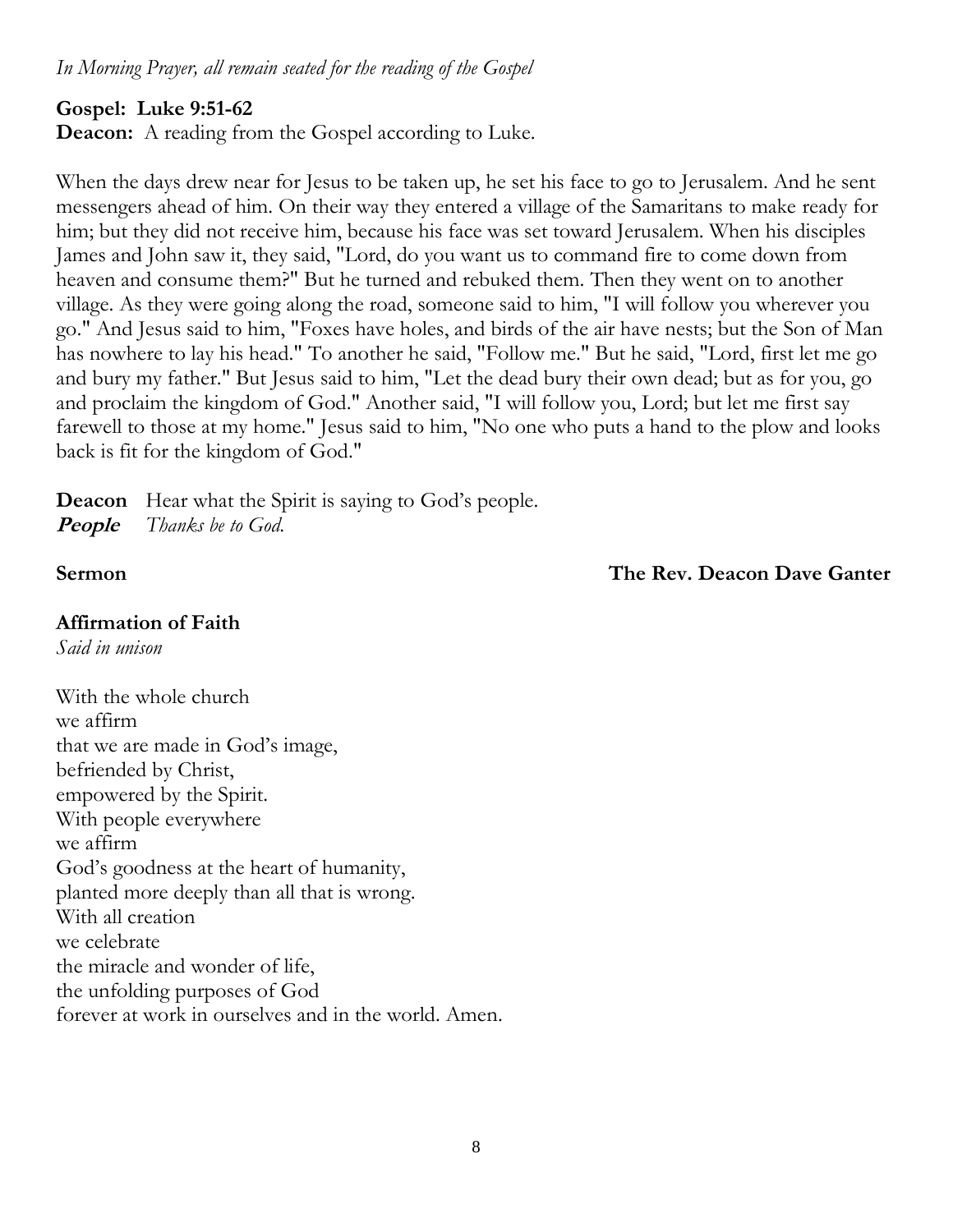# **The Prayers**

*Officiant* God be with you. *People* And also with you. *Officiant* Let us pray.

Our Father in heaven, hallowed be your Name, your kingdom come, your will be done, on earth as in heaven. Give us today our daily bread. Forgive us our sins as we forgive those who sin against us. Save us from the time of trial, and deliver us from evil. For the kingdom, the power, and the glory are yours, now and forever. Amen.

# **Suffrages Enriching Our Worship 42**

*The Suffrages are said responsively.*

- V. Help us, O God our Savior;
- R. Deliver us and forgive us our sins.
- V. Look upon your congregation;
- R. Give to your people the blessing of peace.
- V. Declare your glory among the nations;
- R. And your wonders among all peoples.
- V. Do not let the oppressed be shamed and turned away;
- R. Never forget the lives of your poor.
- V. Continue your loving-kindness to those who know you;
- R. And your favor to those who are true of heart.
- V. Satisfy us by your loving-kindness in the morning;
- R. So shall we rejoice and be glad all the days of our life.

# **The Collect of the Day**

# *All are invited to say this collect together*

Almighty God, you have built your Church upon the foundation of the apostles and prophets, Jesus Christ being the chief cornerstone: Grant us so to be joined together in unity of spirit by their teaching, that we may be made a holy temple acceptable to you;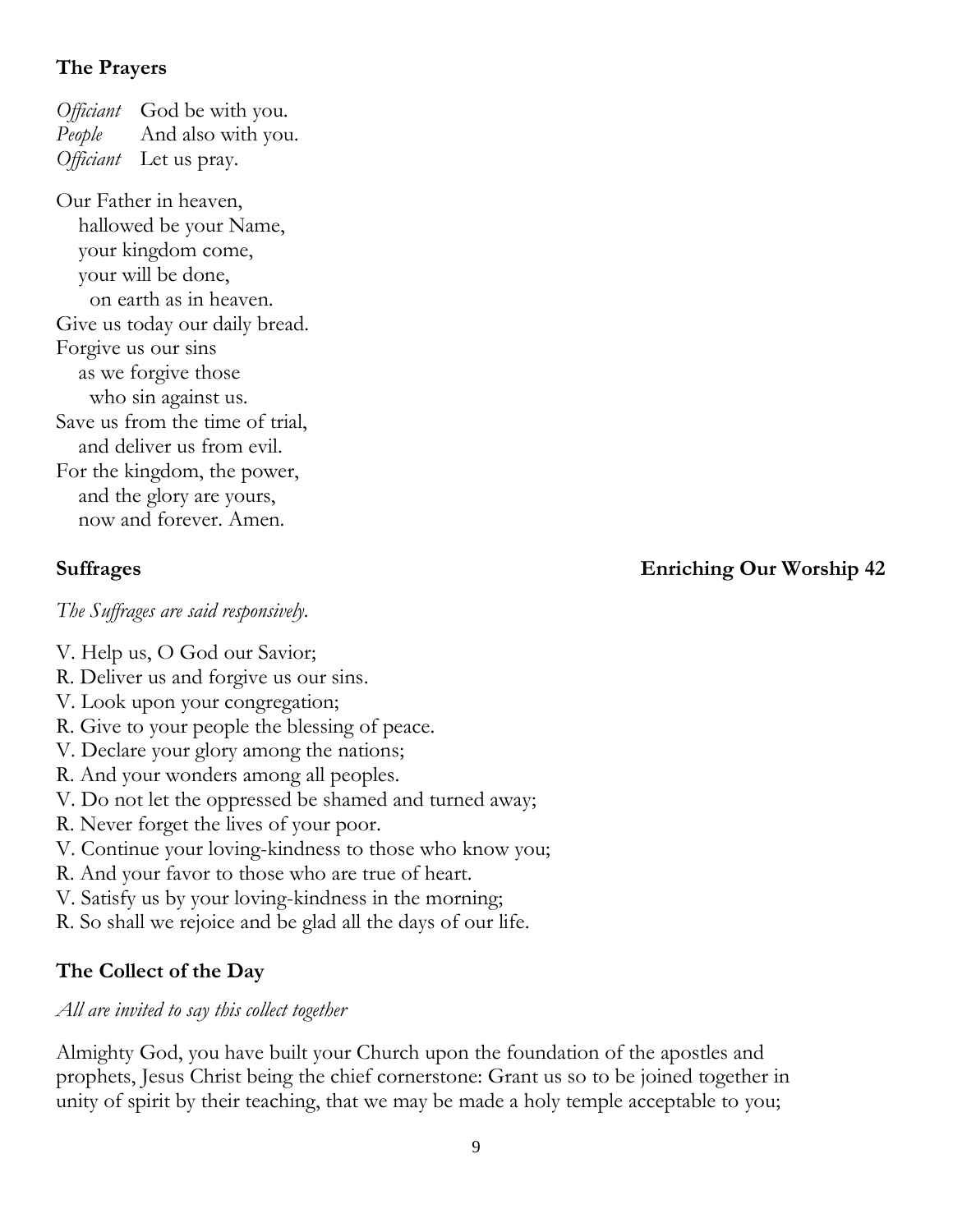through Jesus Christ our Savior, who lives and reigns with you and the Holy Spirit, one God, for ever and ever. Amen

## **St. Columba's Prayer**

Kindle in our hearts, O God, the flame of love that never ceases, that it may burn in us, giving light to others. May we shine for ever in your temple, set on fire with your eternal light, even your Son Jesus Christ, our Saviour and our Redeemer. *Amen.*

# **Prayer for Welcoming the Stranger**

We saw a stranger yesterday. We put food in the eating place, drink in the drinking place, music in the listening place. And, in the sacred name of the triune God, God blessed us and our house, our cattle and our dear ones. As the lark says in her song: often, often, often goes the Christ in the stranger's guise. *Amen* - Traditional

# **Prayer for Trust**

O God, we will trust you. Help us to journey beyond the familiar and into the unknown, give us the faith to leave old ways and break fresh ground with you. Christ of the mysteries, we trust you to be stronger than each storm in us. We determine amidst all uncertainty always to trust. We choose to live beyond regret, and let you recreate our lives. We believe you will make a way for us and provide for us, if we only trust you. We will trust in the darkness and know that our times are still in your hand. We will believe you for our future, chapter by chapter, until all the story is written. *Amen.*

#### **Intercessions and Thanksgivings**

# *The Intercessor offers prayers for those on our prayer lists.*

We remember and pray for St. Barnabas Church in Norwich and the Rev. Jennie Anderson in our Diocesan Cycle of Prayer, and the Province of the Episcopal Church of Sudan in our Anglican Cycle of Prayer. We give thanks and pray for Milly Meeks who is celebrating a birthday this week and for Glenn and Jennifer Ogelby and Ernie and Janice Rheaume who are celebrating their wedding anniversaries this week. We ask for safe journeys and enriching experiences for Amma Kim and her husband Fred, and the rest of the group traveling in Ireland. We pray for their good health through their pilgrimage. We also pray for the protection and caring of the pets they temporarily leave behind. And we pray for the added depth to our church practices in the months and years to come, following their return to us.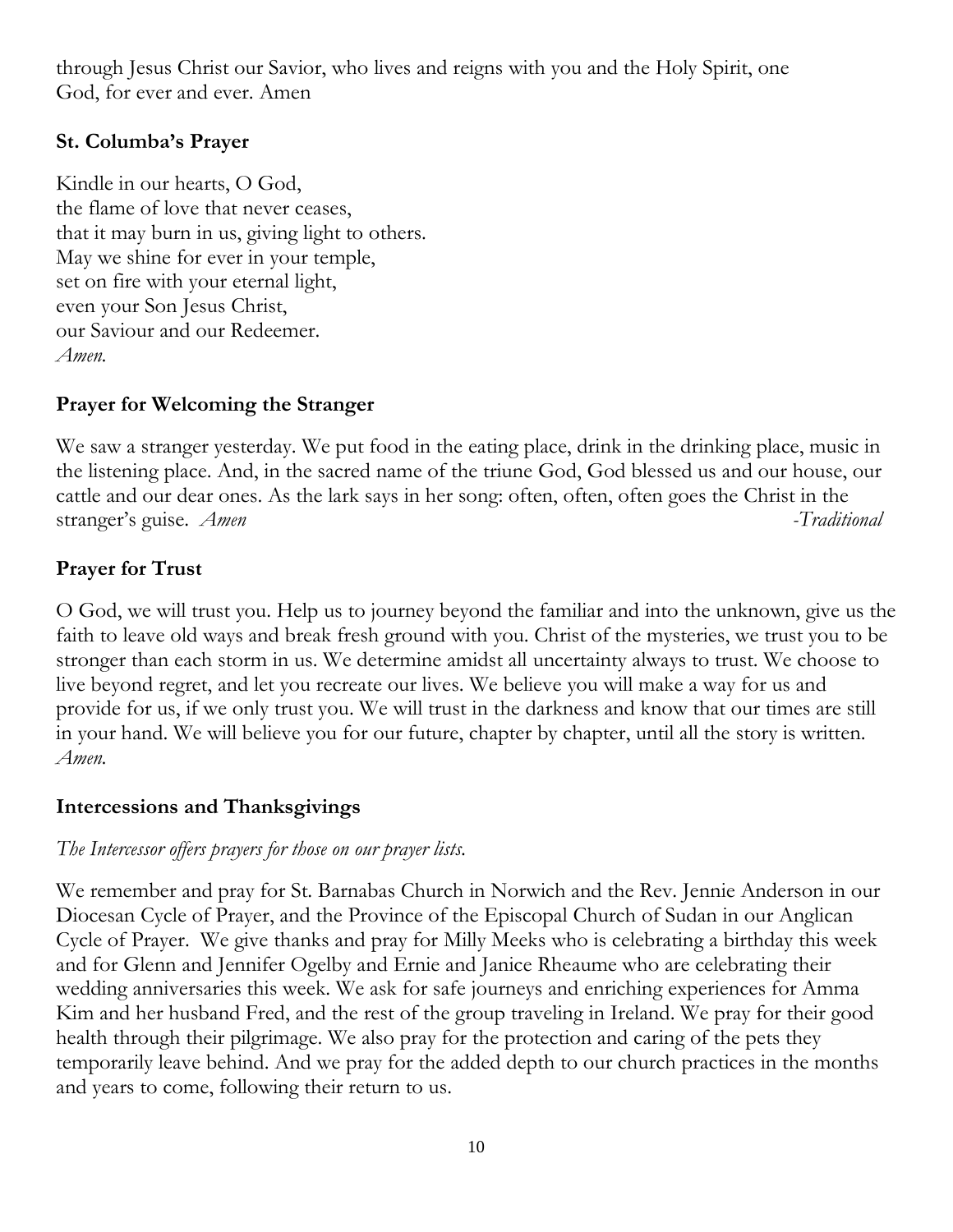I invite your prayers of thanksgiving.

*The Intercessor will invite prayers to be offered aloud by guiding first, the in-person group and after that, the online worshippers.*

We pray for those who are sick or have asked for our prayers, especially for Owen, a young child who has cancer, friend of the Reichard family; the Gilbert family and especially their daughter, Hannah, and Matt's father who recently suffered a stroke; Bruce, friend of Amma Kim, who is recovering from surgery for lung cancer; Valerie Rochon; Jenny Ogelby who is recovering from knee surgery; Neil Eklund, brother in law of Kathy Rouleau, and Grace.

I invite your prayers of intercession.

*The Intercessor will invite prayers to be offered aloud by guiding first, the in-person group and after that, the online worshippers.*

We pray for those who have died, especially all who have died of the coronavirus and their loved ones. Keep us mindful of those who are still suffering. We also pray for all who have died in the conflict in Ukraine. We continue to pray for all who have been recently killed in gun violence in our country and for their families. I invite your prayers for those who have died.

I invite your prayers for those who have died.

*The Intercessor will invite prayers to be offered aloud by guiding first, the in-person group and after that, the online worshippers.*

# *The Intercessor offers a Prayer for Justice:*

Creator of the Universe, source of all goodness and love, we ask wisdom, help, and guidance as we work to counter the many instances of injustice and racism in our world. Help us to value differences in culture, religious beliefs, and physical appearance, and celebrate the God-made wonder of every human being. Help us to be vigilant, working against racial and social injustice in our own hearts and in the world around us, that we may live into our baptismal covenant to "strive for justice and peace among all people, and respect the dignity of every human being." Amen.

*The Officiant concludes with the following Collect.*

# **A Collect of Dedication**

Beloved God: As we offer ourselves to you this day, guide and stir us with your Holy Spirit, that we may become one body, one spirit in Jesus Christ our Savior. *Amen*.

*The people's offerings, which are gathered at the basket near the door, are brought up at this time by the usher to be offered to God.*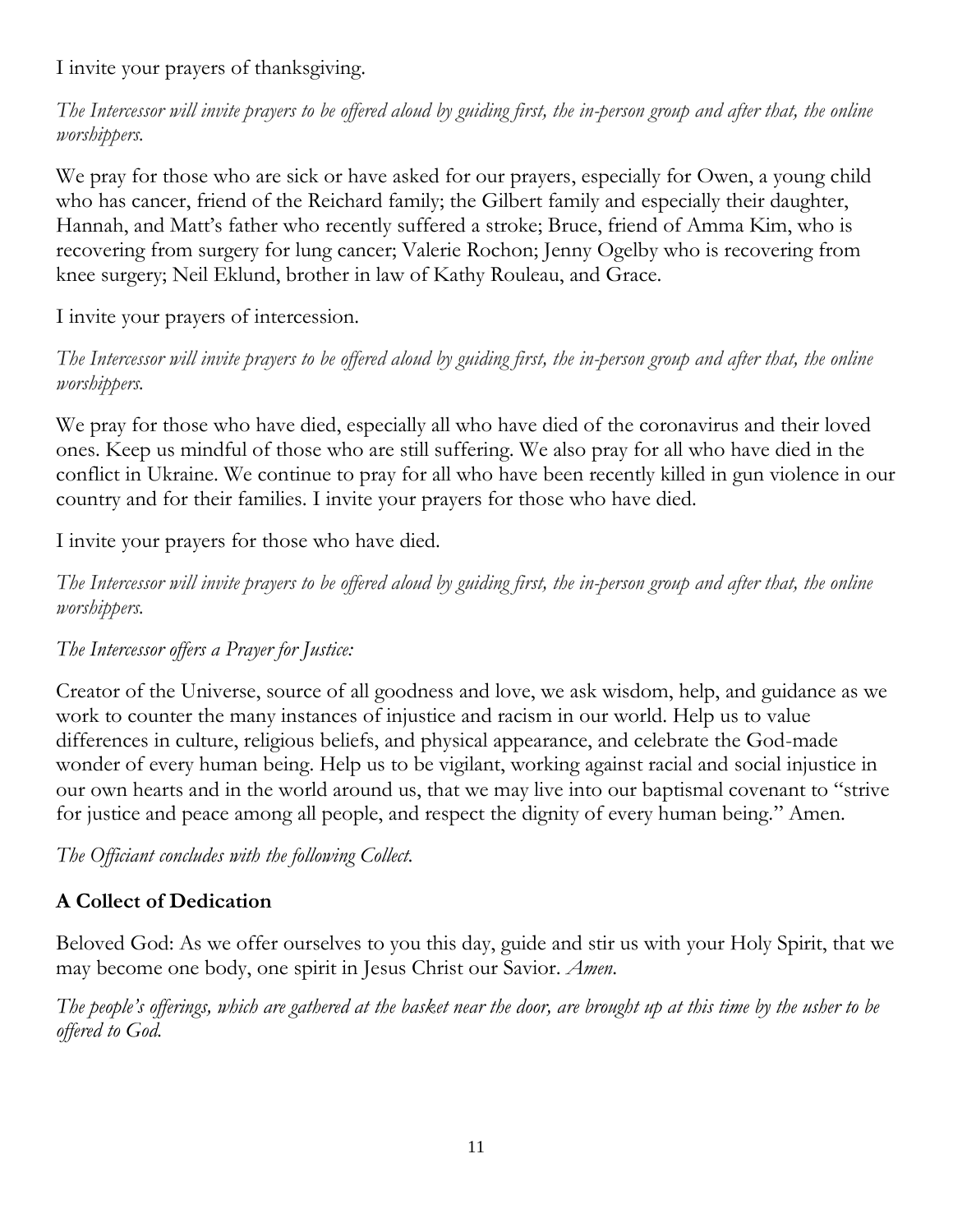#### **Office/Offertory Hymn: I have decided to follow Jesus**



*Please continue to support our parish life and ministries by sending your offering to St. James Episcopal Church, 4 St. James Place, Essex Junction, VT 05452You may also give online by visiting this website link.* 

#### **[ONLINE DONATIONS FOR ST. JAMES](https://www.stjamesvt.org/giving)**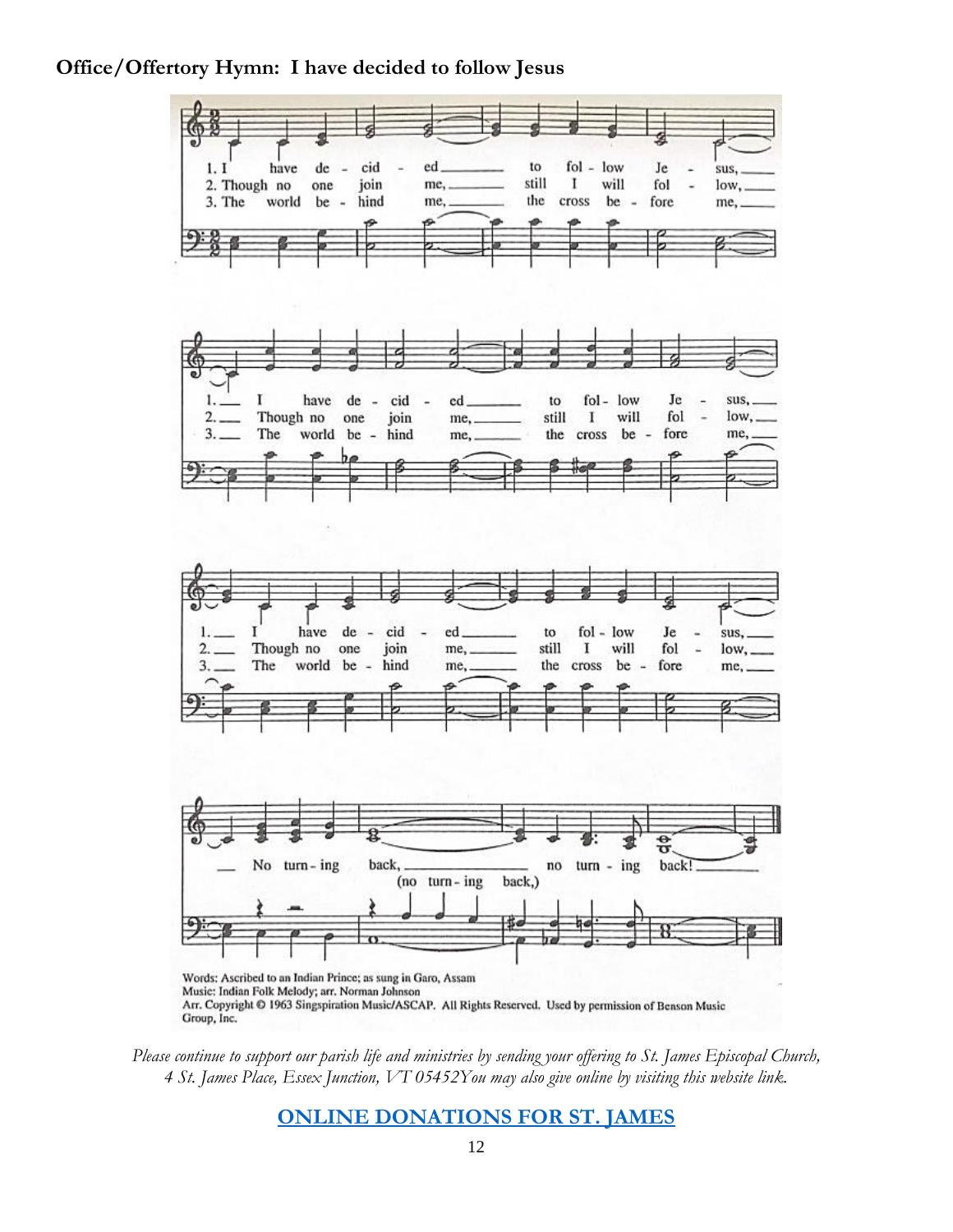# **Final Prayer**

*All standing as able, the Officiant and People say together*

| <i>Officiant</i> | This is the day that God has made;  |
|------------------|-------------------------------------|
| People           | We will rejoice and be glad in it.  |
| <i>Officiant</i> | We will not offer to God            |
| People           | Offerings that cost us nothing.     |
| <i>Officiant</i> | Go in peace to love and to serve;   |
| People           | We will seek peace and pursue it.   |
| <i>Officiant</i> | In the name of the Trinity of Love, |
| All              | God in community, Holy and One.     |

# **Community Announcements**

# **Dismissal**

*The Deacon says* 

| Deacon | Let us go into the world rejoicing. |
|--------|-------------------------------------|
|        | It is Christ who goes before us.    |
| People | Thanks be to God. Amen.             |

# **Concluding Sentence**

# *The Officiant says*

And now may the God of hope bring us such joy and peace in believing that we overflow with hope in the power of the Holy Spirit. *Amen.*

*Music used with permission under OneLicense #A-727024.* 

*Opening Sentences, Confession, Affirmation of Faith, and Prayer for Welcoming Strangers, Final Prayer, Dismissal and Concluding Sentence from the Iona Abbey Worship Book. Introduction to the Invitatory and Psalter from A Contemporary Celtic Prayer Book by William John Fitzgerald. St. Columba's prayer from A Celtic Liturgy by Pat Robson, A Prayer for Trust is from Celtic Daily Prayer (and Brendan the Navigator).*

# **The Third Sunday after Pentecost—Year C**

Welcome to St. James Episcopal Church. In the portion of Luke's gospel we begin today, Jesus sets out for Jerusalem and his death. On this journey, Jesus often spoke of the cost of following him. James and John are quite willing to use power against those who refused Jesus, but following him is harder. It means putting our old life behind and beginning a new way of living and a new way of relating to others.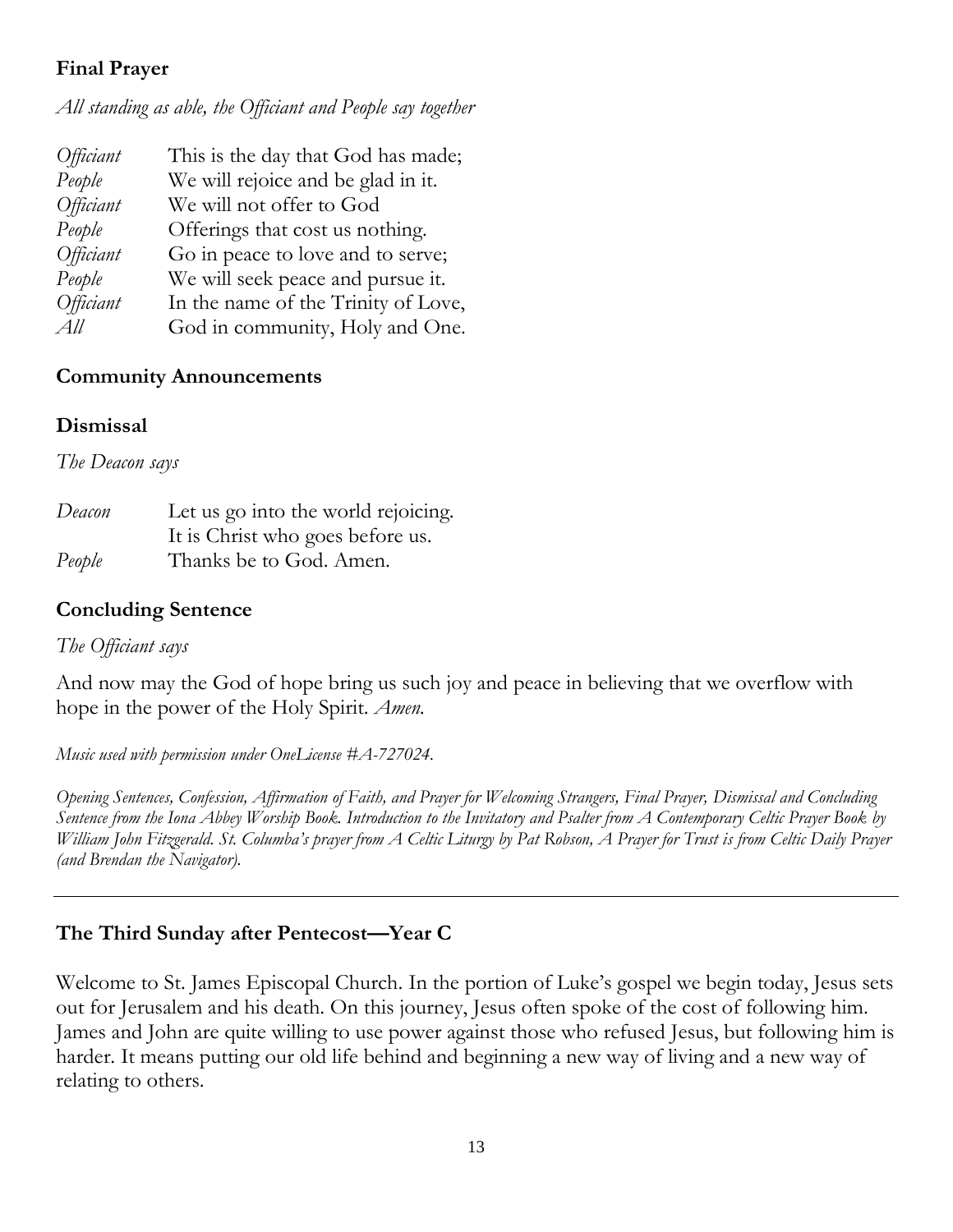The first reading is from the story of the prophet Elijah. Here Elijah calls his successor, Elisha, to be his disciple. Elisha will become the second of the two great prophets during the time of the Israelite kingdoms.

In the portion of Galatians, Paul discusses who those who live by faith rather than the law are conformed to the image of Christ by his Spirit. "Flesh" and "spirit" do not refer to our so-called "higher" and "lower" natures. Flesh refers to our unredeemed humanity. Spirit refers to the living God who is transforming us into the image of Christ. We are free because our new life into which we are growing is the life of God.

We are followers—disciples—of Christ. Baptism began a new life for us. Just as newly born infants must be fed, nurtured, and taught how to grow up human, so God is feeding, nurturing, and teaching us so that we may grow up into Christ. This Eucharistic celebration is a primary means of this work of God in us.

*From The Rite Light: Reflections on the Sunday Readings and Seasons of the Church Year. Copyright © 2009 by Michael W. Merriman. Church Publishing Incorporated, New York.*

> **Officiant:** Peggy Bonesteel **Preacher:** Dave Ganter **Deacon**: The Rev. Dn. Dave Ganter **Lector:** Kathy Rouleau **Intercessor:** Frances Huessy **Musicians:** St. James Choir, Nancy Roff **Greeter:** Nancy Roff **Ushers:** Bruce and Paula Morgan **Minister of Technology:** Brian Garland **Digital Usher:** Barbara Cook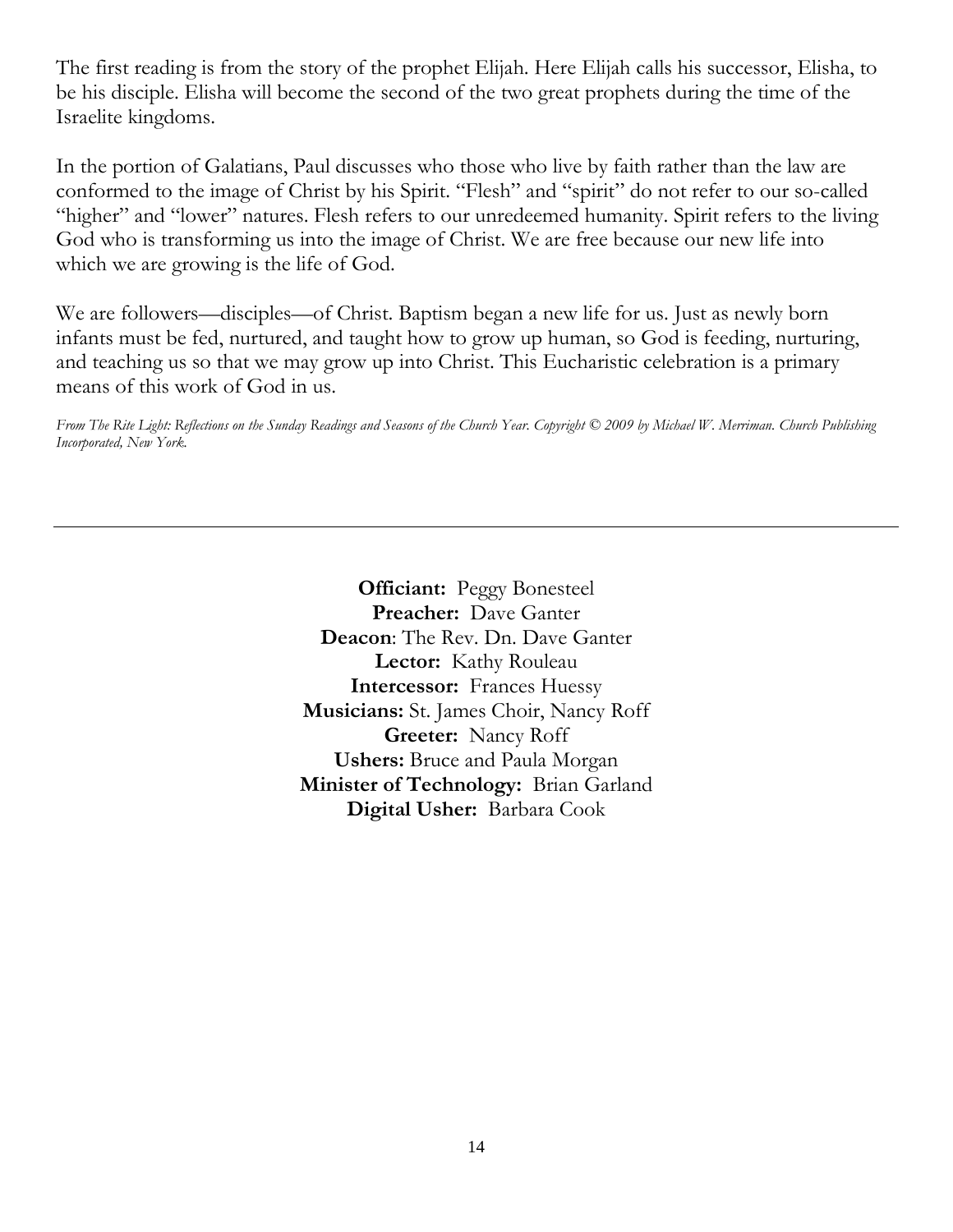## **IN OUR PRAYERS**

**Diocesan Cycle of Prayer**: In our Diocesan Cycle of Prayer, we pray for St. Barnabas Church in Norwich and the Rev. Jennie Anderson. In the Anglican Communion, we pray for the Province of the Episcopal Church of Sudan.

**We pray for those who are sick or have asked for our prayers:** For Owen, a young child who has cancer, friend of the Reichard family; the Gilbert family and especially their daughter, Hannah, and Matt's father who recently suffered a stroke; Bruce, friend of Amma Kim, who is recovering from surgery for lung cancer; Valerie Rochon; Jenny Ogelby who is recovering from knee surgery; Neil Eklund, brother in law of Kathy Rouleau, and for Grace.

**We pray for those who have died and those who mourn:** For all who have died of the coronavirus and their loved ones. Keep us mindful of those who are still suffering. We also pray for all who have died in the conflict in Ukraine. We continue to pray for all who have been recently killed in gun violence in our country and for their families. I invite your prayers for those who have died.

**Birthdays: Anniversaries:**

Milly Meeks, July 2 Glenn and Jennifer Ogelby, June 27 Ernie and Janice Rheaume, June 28

*Please join us for a brief Compline service with music online Thursday evenings at 7:00 p.m.*

**[Compline Zoom Link](https://us02web.zoom.us/j/259841906?pwd=MjkxZ1F1VzAxNzVzOVREMzNta0Jkdz09)**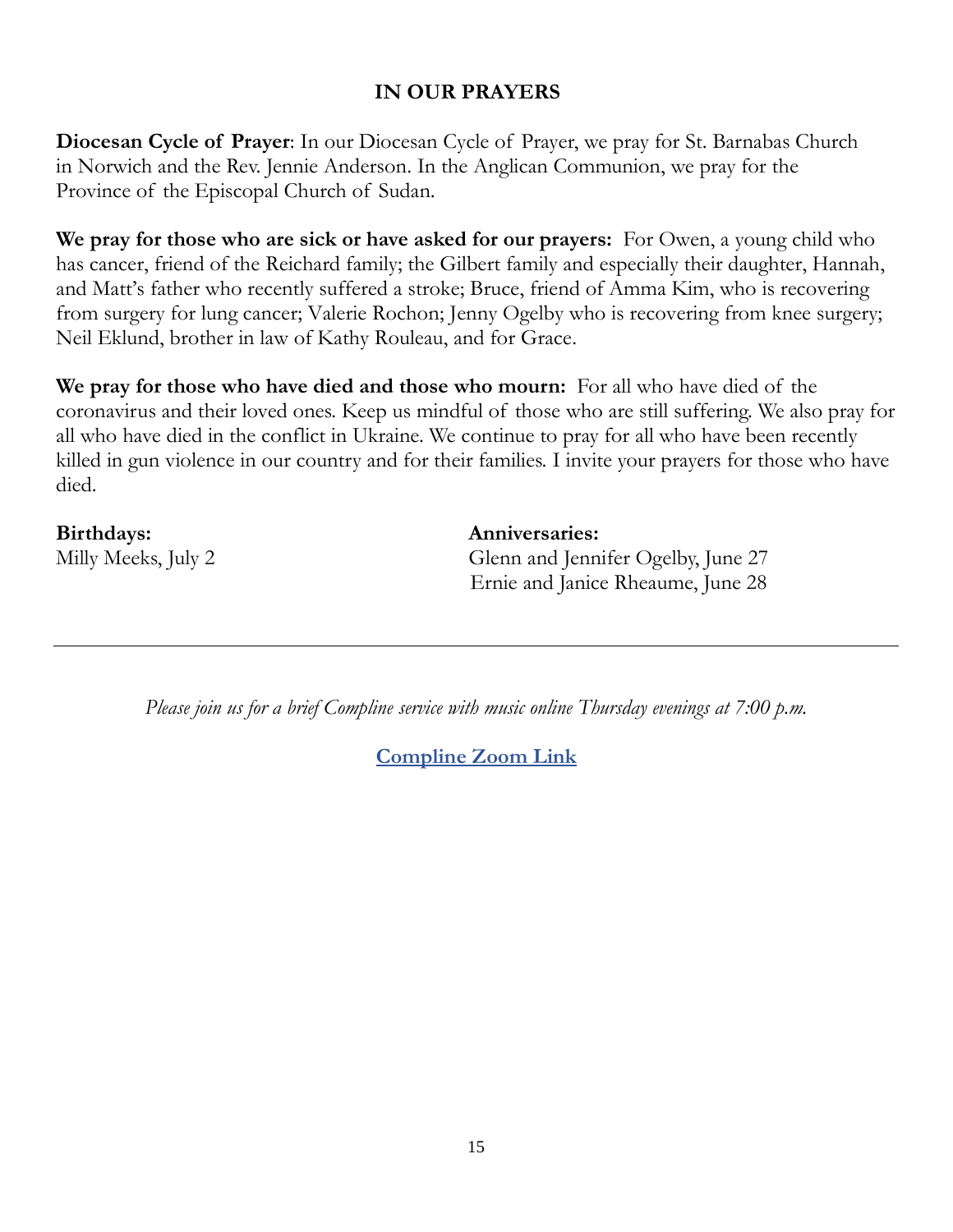

#### **ST. JAMES EPISCOPAL CHURCH**

**Bishop of Vermont:** The Right Rev. Shannon MacVean-Brown **Rector:** The Rev. Kim Hardy **Deacon:** The Rev. Deacon David Ganter **Vestry:** Senior Warden, Brian Garland Junior Warden, Ron Belair Linda Chiasson Ron Cook Frances Huessy Paula Morgan Jenny Ogelby **Minister of Music:** Carol Reichard **Parish Administrator:** Diane Muckstadt

**4 St. James Place, Essex Junction, Vermont 05452 www.stjamesvt.org**

**Summer Parish Office Hours:** Tuesday through Thursday 9:00 a.m. – 2:00 p.m. **Office e-mail: [office@stjamesvt.org](mailto:office@stjamesvt.org)  Office Phone:** 802-878-4014 **Senior Warden contact: [bjgarland@gmail.com](mailto:bjgarland@gmail.com) Priest contact: [ammakim@stjamesvt.org](mailto:ammakim@stjamesvt.org)**